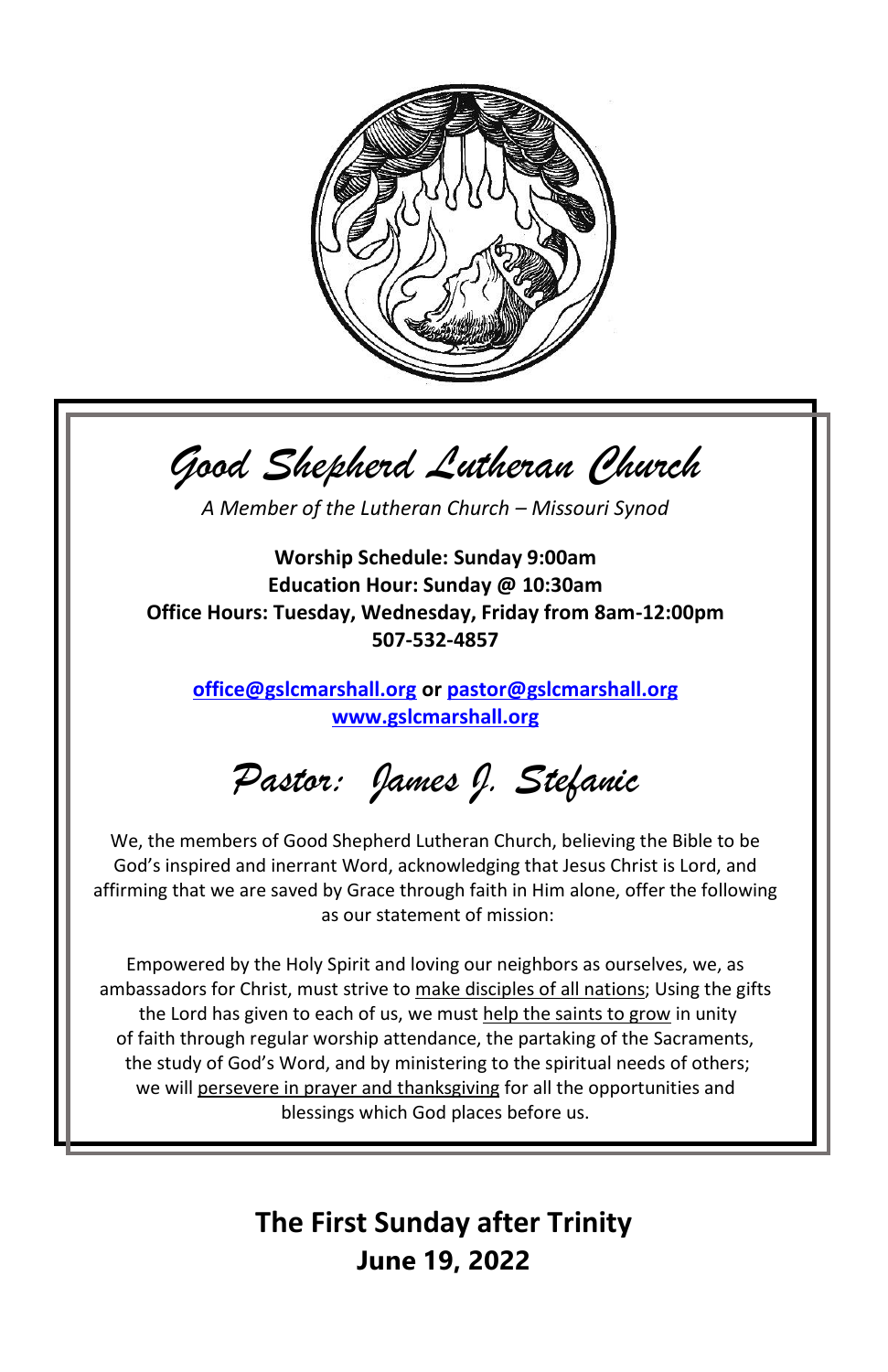Opening Song: **"Let It Be Said Of Us" GSLC 64**

## **Opening Versicles** (common)

- $\Box$  This is the day which the Lord has made;
- C **let us rejoice and be glad in it.**
- $\mathbb{L}$  From the rising of the sun to its setting,
- C **the name of the Lord is to be praised.**
- $\Box$  Better is one day in Your courts than a thousand elsewhere;
- C **I would rather be a doorkeeper in the house of my God than dwell in the tents of the wicked.**
- L Make me to know Your ways, O Lord.
- C **Teach me Your paths.**
- $\boxed{\mathbf{L}}$  Sanctify us in Your truth.
- C **Your Word is truth.**
- $\boxed{\mathbf{L}}$  From the rising of the sun to its setting,
- C **the name of the Lord is to be praised.**
- C **Glory be to the Father and to the Son and to the Holy Spirit; as it was in the beginning, is now, and will be forever. Amen.**



"Give thanks to the Lord, day: call up-on His name,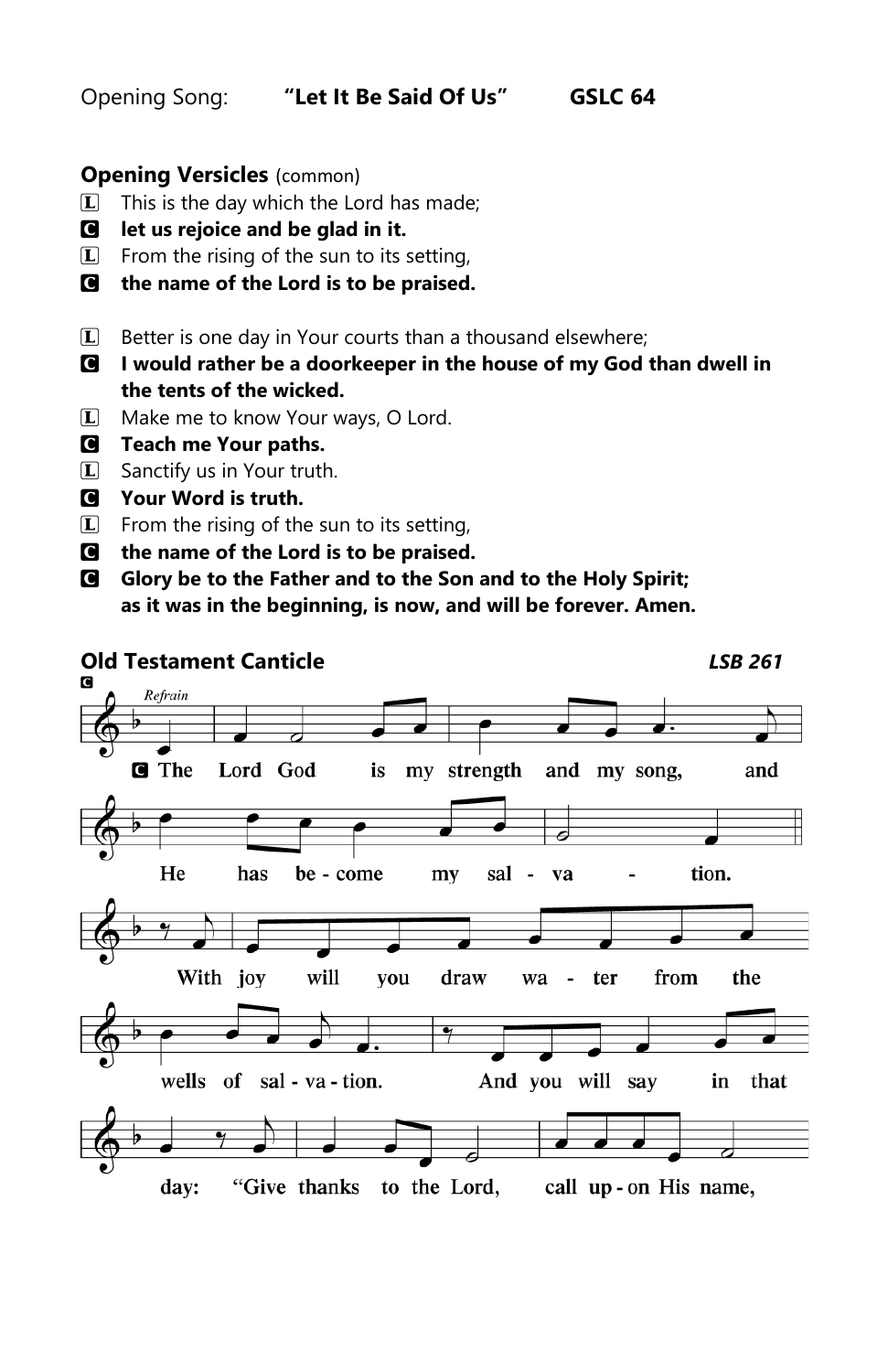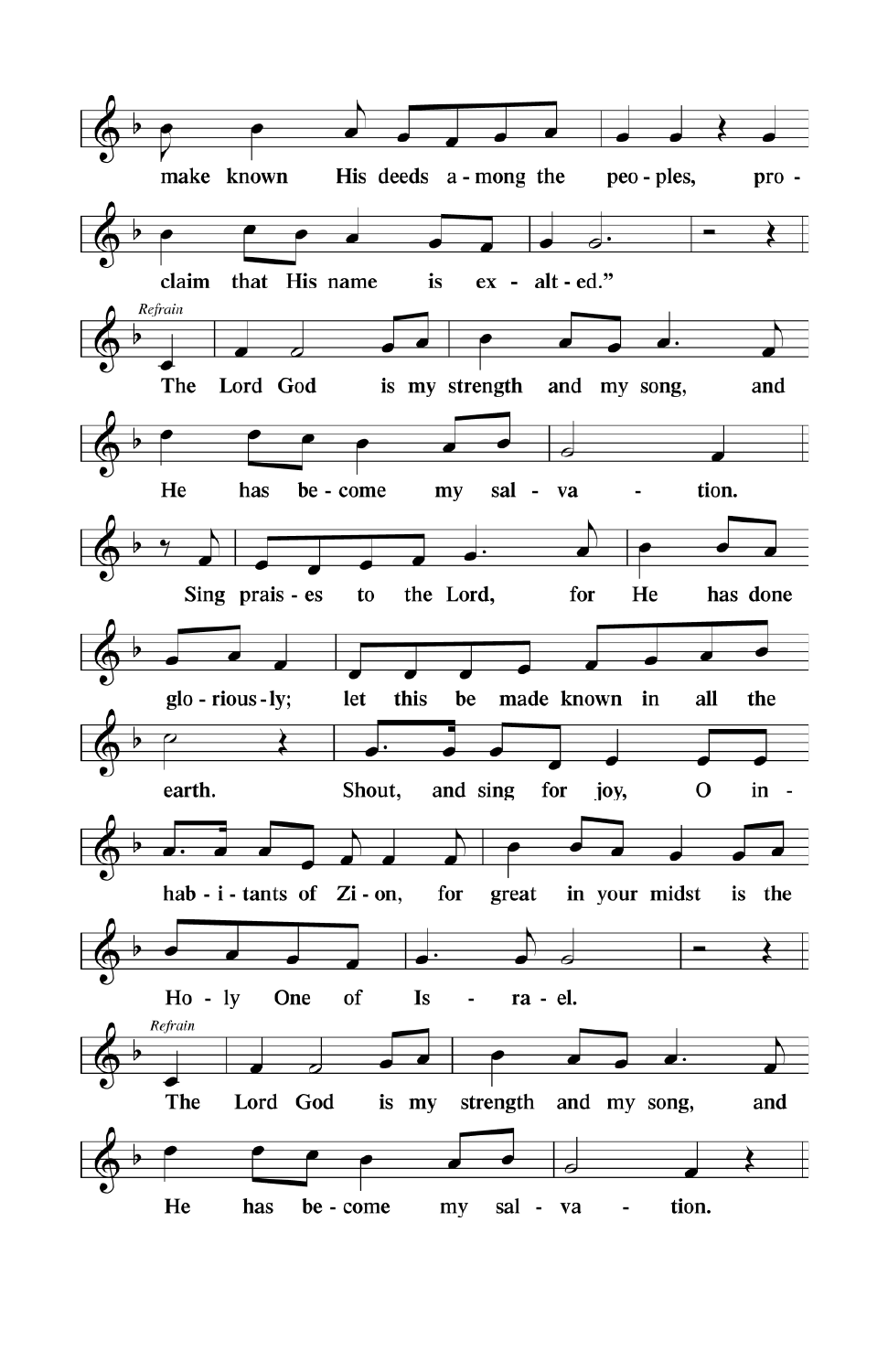

## **Children's Message**

## **Readings from Holy Scripture**

Old Testament: **Genesis 15:1-6**

#### **Psalm 33:12-22; antiphon: v. 20**

<sup>20</sup>Our soul waits for the LORD; he is our help and our shield. <sup>12</sup>Blessèd is the nation whose God is the LORD, the people whom he has chosen as his heritage! **<sup>13</sup>The LORD looks down from heaven; he sees all the children of man;** <sup>14</sup> from where he sits enthroned he looks out on all the inhabitants of the earth, **<sup>15</sup>he who fashions the hearts of them all and observes all their deeds.** <sup>16</sup>The king is not saved by his great army;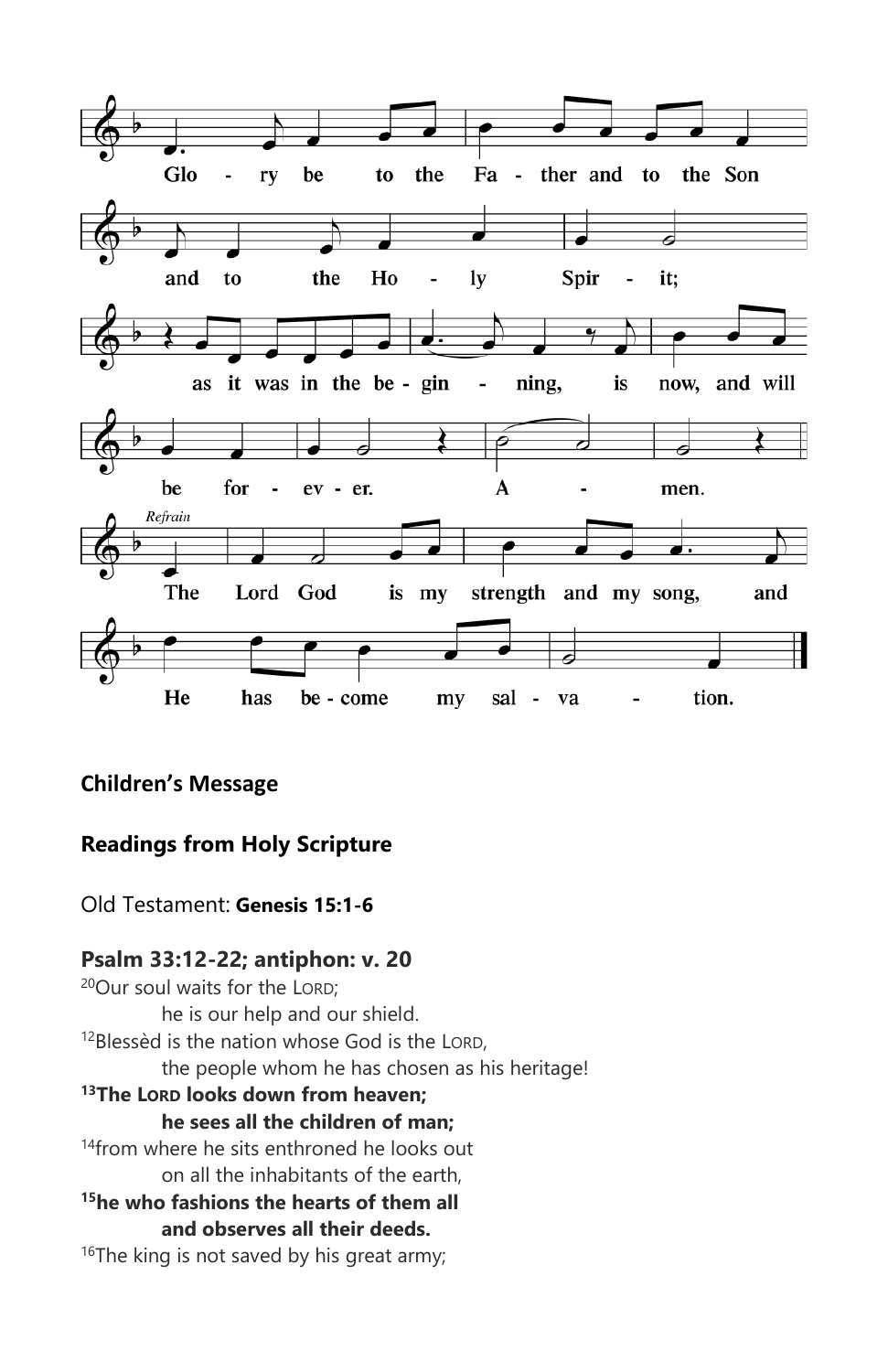a warrior is not delivered by his great strength. **<sup>17</sup>The war horse is a false hope for salvation, and by its great might it cannot rescue.**  $18$ Behold, the eye of the LORD is on those who fear him, on those who hope in his steadfast love, **<sup>19</sup>that he may deliver their soul from death and keep them alive in famine.** <sup>20</sup>Our soul waits for the LORD; he is our help and our shield. **<sup>21</sup>For our heart is glad in him, because we trust in his holy name.** <sup>22</sup>Let your steadfast love, O LORD, be upon us, even as we hope in you. **Glory be to the Father and | to the Son\* and to the Holy | Spirit; as it was in the be- | ginning,\* is now, and will be forever. | Amen.**  <sup>20</sup>Our soul waits for the LORD; he is our help and our shield.

Epistle Reading: **1 John 4:16-21**

Holy Gospel: **Luke 16:19-31**

#### **Responsory** (common)

- $\mathbb{L}$  Forever, O Lord, Your Word is firmly set in the heavens.
- C **Lord, I love the habitation of Your house and the place where Your glory dwells.**
- $\Box$  Blessed are those who hear the Word of God and keep it.
- C **Lord, I love the habitation of Your house and the place where Your glory dwells.**
- $\Box$  Glory be to the Father and to the Son and to the Holy Spirit.
- C **Lord, I love the habitation of Your house and the place where Your glory dwells.**

#### **Ten Commandments**

C **You shall have no other gods. You shall not misuse the name of the Lord your God. Remember the Sabbath day by keeping it holy. Honor your father and your mother. You shall not murder. You shall not commit adultery. You shall not steal. You shall not give false testimony against your neighbor. You shall not covet your neighbor's house.**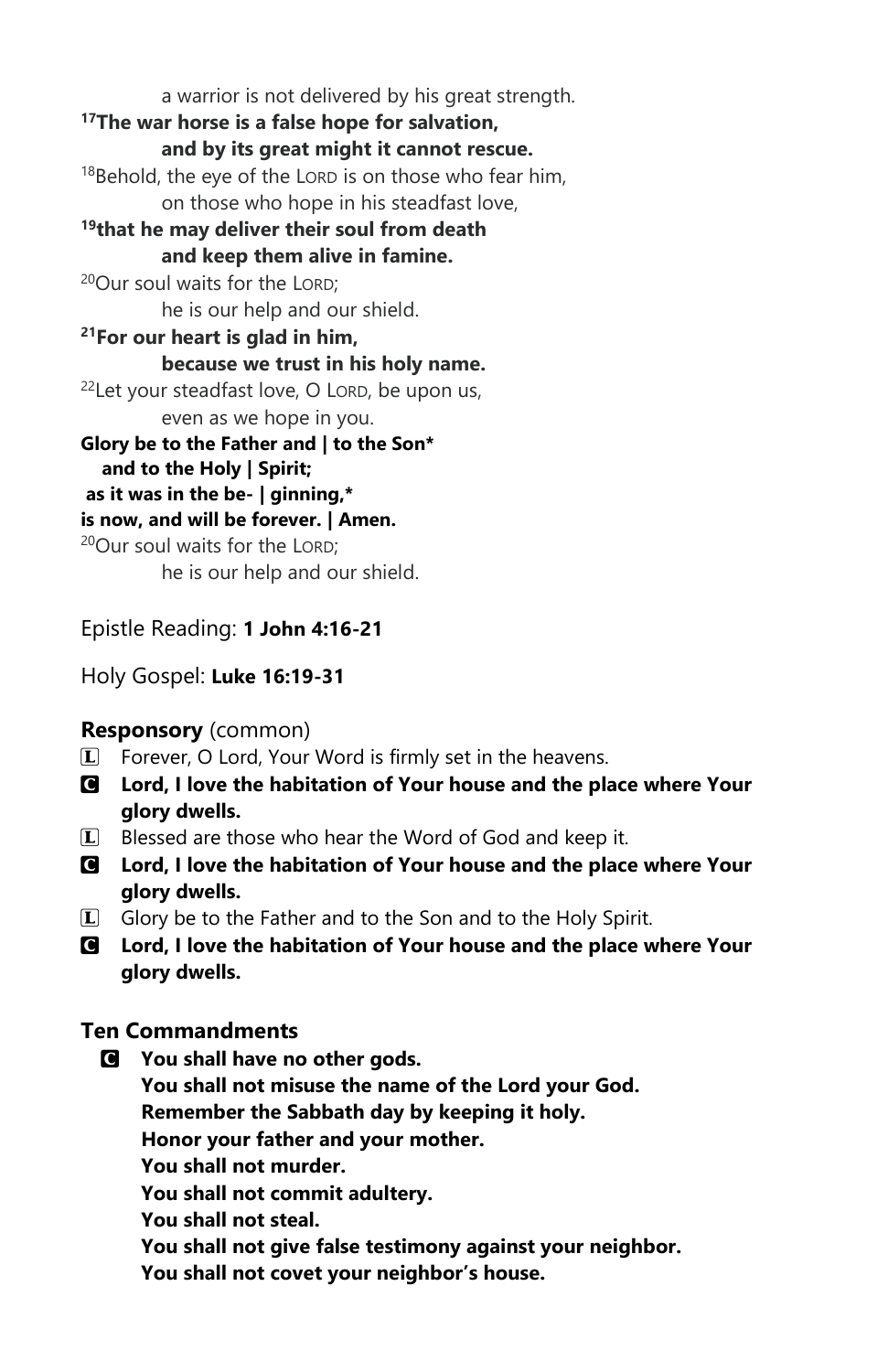**You shall not covet your neighbor's wife, or his manservant or maidservant, his ox or donkey, or anything that belongs to your neighbor.**

#### **Apostles' Creed**

C **I believe in God, the Father Almighty, maker of heaven and earth. And in Jesus Christ, His only Son, our Lord, who was conceived by the Holy Spirit, born of the virgin Mary, suffered under Pontius Pilate, was crucified, died and was buried. He descended into hell. The third day He rose again from the dead. He ascended into heaven and sits at the right hand of God the Father Almighty. From thence He will come to judge the living and the dead. I believe in the Holy Spirit, the holy Christian Church, the communion of saints, the forgiveness of sins, the resurrection of the body,** and the life  $\bigoplus$  everlasting. Amen.

#### **Lord's Prayer**

C **Our Father who art in heaven, hallowed be Thy name, Thy kingdom come, Thy will be done on earth as it is in heaven; give us this day our daily bread; and forgive us our trespasses as we forgive those who trespass against us; and lead us not into temptation, but deliver us from evil. For Thine is the kingdom and the power and the glory forever and ever. Amen.**

## **Confession**

*What is the Office of the Keys?*

The Office of the Keys is that special authority which Christ has given to His Church on earth to forgive the sins of repentant sinners, but to withhold forgiveness from the unrepentant as long as they do not repent.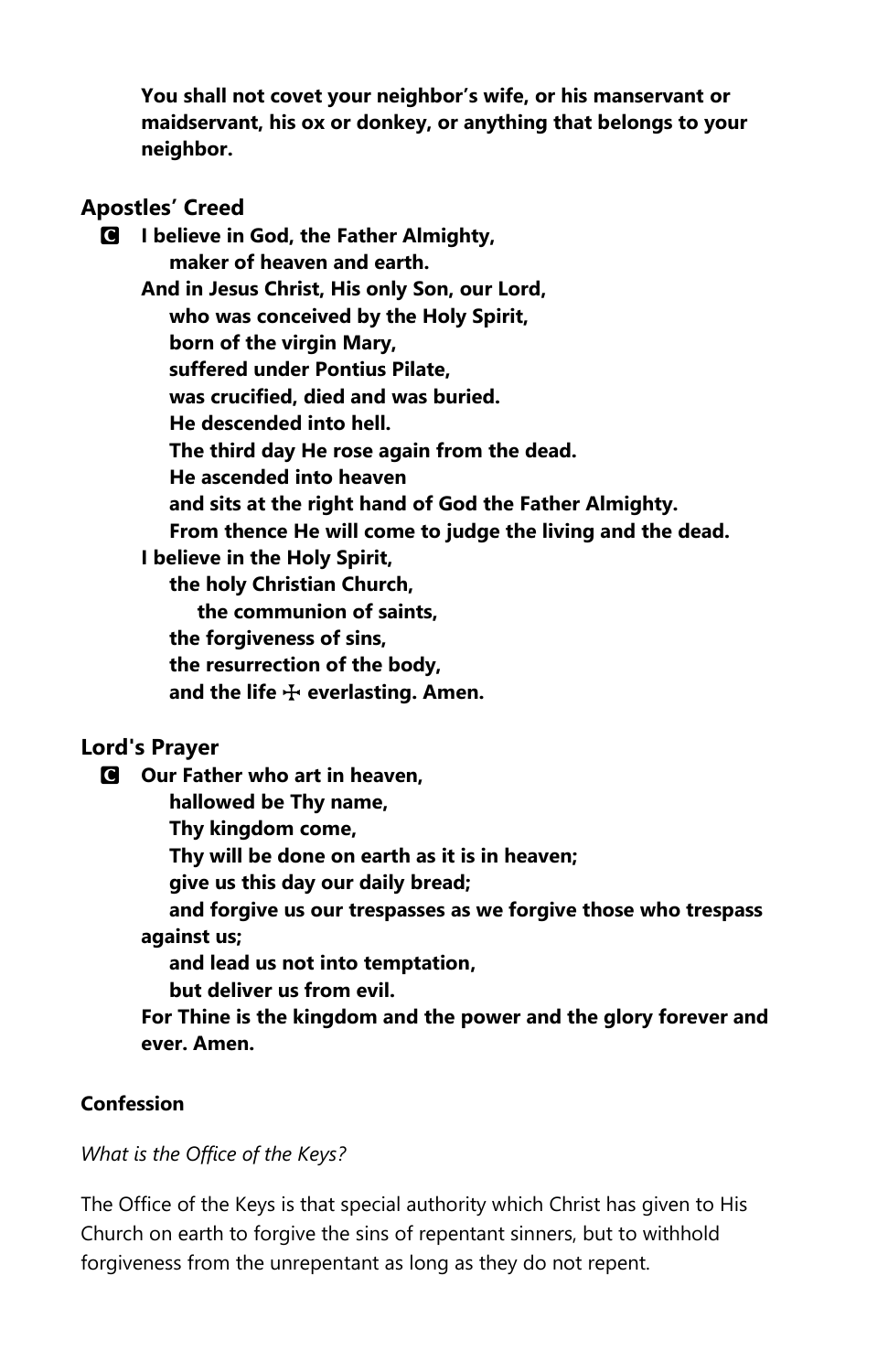## **Sermon**

Offering:

#### **Prayer** *LSB 265*

 $\Box$  In peace let us pray to the Lord:

## C **Lord, have mercy.**

 $\mathbb{L}$  For the gift of divine peace and of pardon, with all our heart and with all our mind, let us pray to the Lord:

## C **Lord, have mercy.**

L For the holy Christian Church, here and scattered throughout the world, and for the proclamation of the Gospel and the calling of all to faith, let us pray to the Lord:

## C **Lord, have mercy.**

**L** For this nation, for our cities and communities, and for the common welfare of us all, let us pray to the Lord:

## C **Lord, have mercy.**

 $\Box$  For seasonable weather and for the fruitfulness of the earth, let us pray to the Lord:

## C **Lord, have mercy.**

**L** For those who labor, for those whose work is difficult or dangerous, and for all who travel, let us pray to the Lord:

## C **Lord, have mercy.**

 $I$  For all those in need, for the hungry and homeless, for the widowed and orphaned, and for all those in prison, let us pray to the Lord:

## C **Lord, have mercy.**

 $\boxed{\mathbf{L}}$  For the sick and dying and for all those who care for them, let us pray to the Lord:

# C **Lord, have mercy.**

- L For . . . *[additional bids for prayer may be inserted here]* . . . let us pray to the Lord:
- C **Lord, have mercy.**
- $L$  Finally, for these and for all our needs of body and soul, let us pray to the Lord:
- C **Lord, have mercy. Christ, have mercy. Lord, have mercy.**

# **Collect of the Day**

**L** O God, the strength of all who trust in You, mercifully accept our prayers; and because through the weakness of our mortal nature we can do no good thing, grant us Your grace to keep Your commandments that we may please You in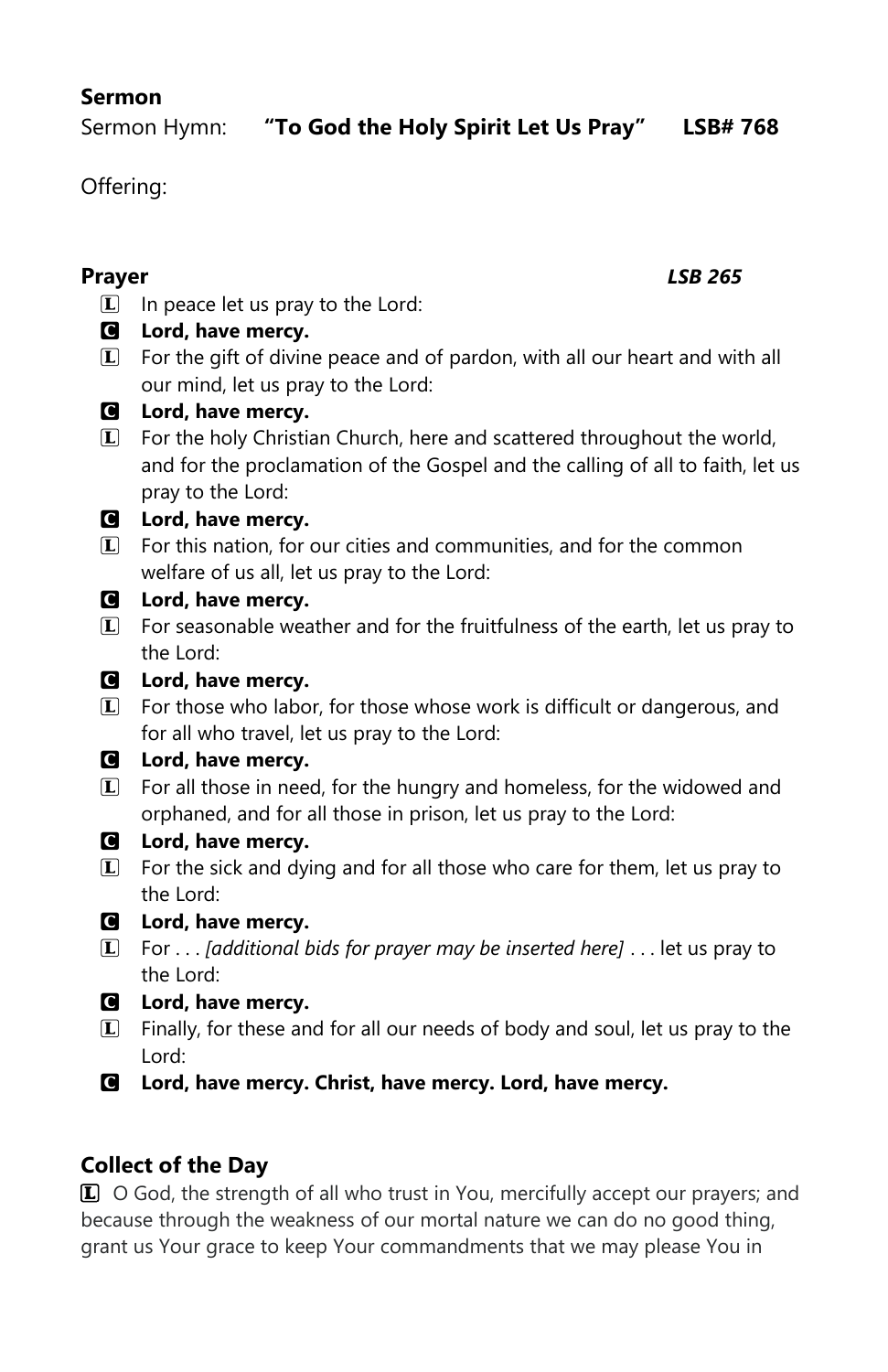both will and deed; through Jesus Christ, our Lord, who lives and reigns with You and the Holy Spirit, one God, now and forever.

C **Amen.**

## **Collect for the Word**

- L Blessed Lord, You have caused all Holy Scriptures to be written for our learning. Grant that we may so hear them, read, mark, learn, and take them to heart that, by the patience and comfort of Your holy Word, we may embrace and ever hold fast the blessed hope of everlasting life; through Jesus Christ, Your Son, our Lord, who lives and reigns with You and the Holy Spirit, one God, now and forever.
- C **Amen.**

#### **Morning Prayer**

C **I thank You, my heavenly Father, through Jesus Christ, Your dear Son, that You have kept me this night from all harm and danger; and I pray that You would keep me this day also from sin and every evil, that all my doings and life may please You. For into Your hands I commend myself, my body and soul, and all things. Let Your holy angel be with me, that the evil foe may have no power over me. Amen.** 

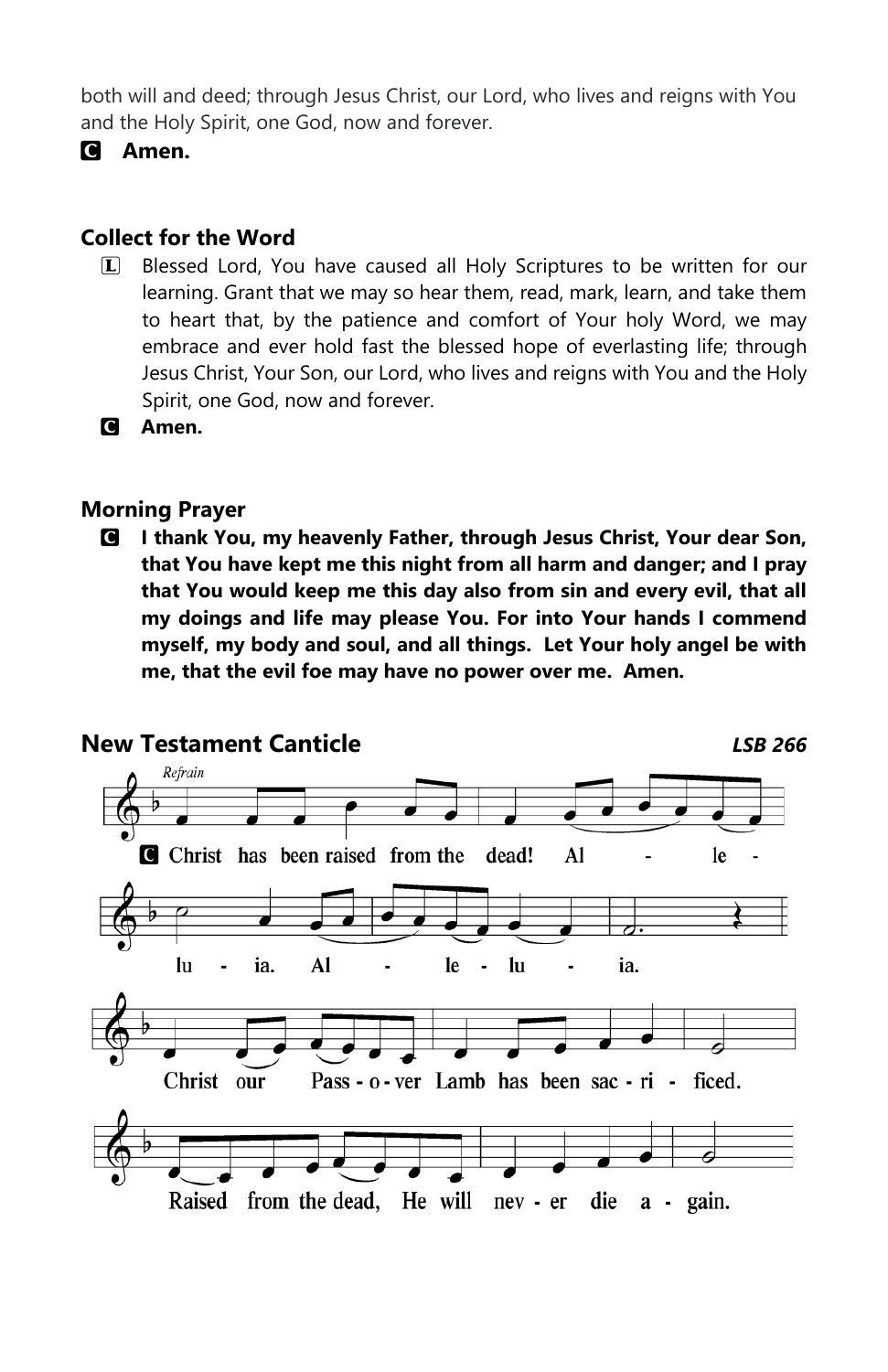

#### **Blessing**

- $\Box$  Let us bless the Lord.
- C **Thanks be to God.**
- $\Box$  The almighty and merciful Lord, the Father, the  $\pm$  Son, and the Holy Spirit, bless and preserve you.
- C **Amen.**

Closing Song: **"In Christ Alone" GSLC 48**

Acknowledgments

Service of Prayer and Preaching from Lutheran Service Book. Unless otherwise indicated, all scripture quotations are from *The Holy Bible, English Standard Version*, copyright © 2001 by Crossway Bibles, a division of Good News Publishers. Used by permission. All rights reserved. Created by Lutheran Service Builder © 2006 Concordia Publishing House.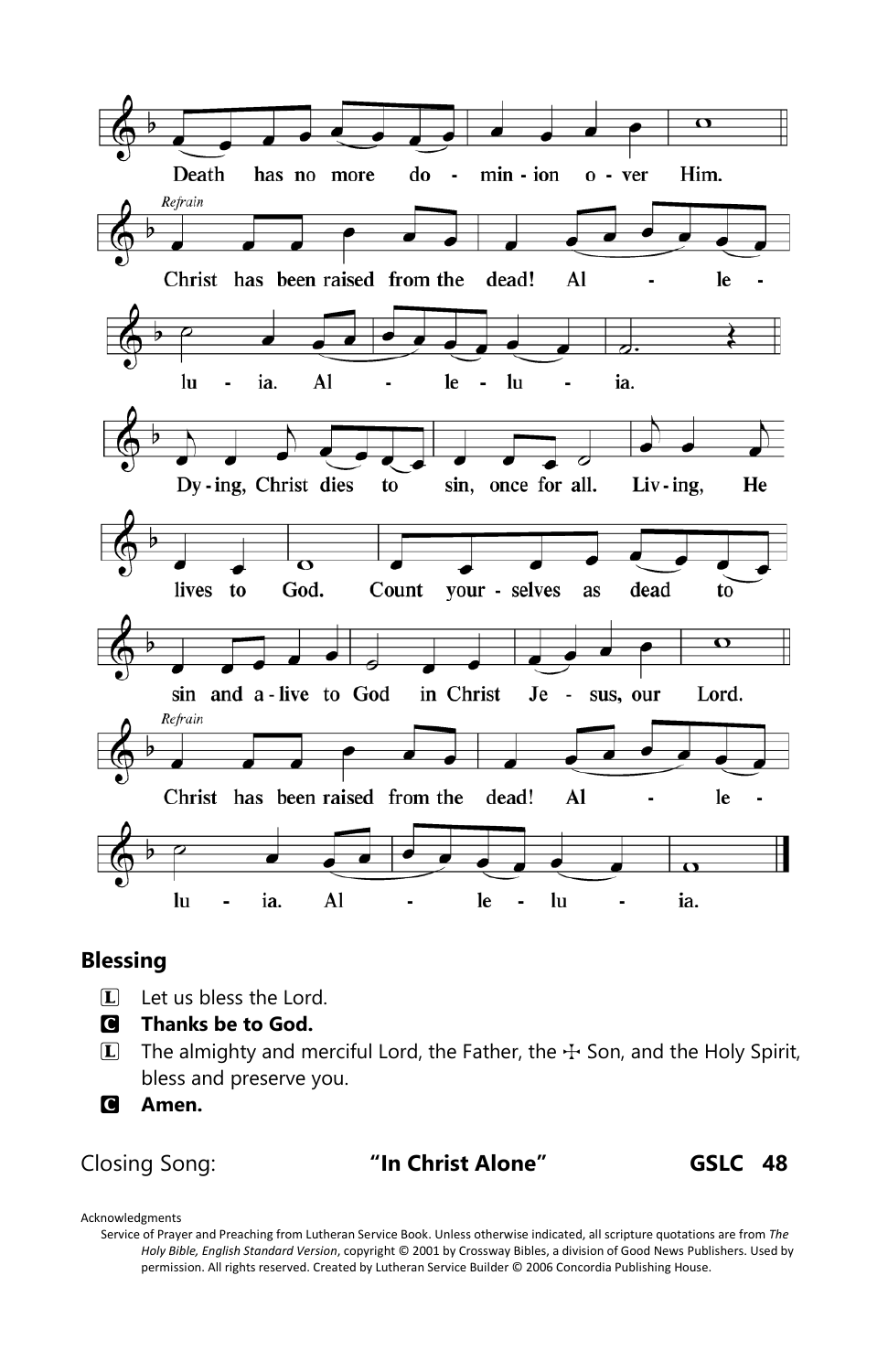#### **Those Serving today and next week June 19th & June 26th**

#### **6/19**

**Music:** Beth Steuck **Elder:** John Gunter **Acolyte:** Carter Manthei **Ushers:** Randy Thordson & Darwin Leek **Counters:** Randy Thordson **Servers:** Steve & Carrie Davis

#### **6/26**

**Music:** Beth Steuck **Elder:** Darwin Leek **Acolyte:** Ian Brockberg **Ushers:** N/A **Counters:** Kathy Dahl **Servers:** NA

**This Week at Good Shepherd June 19 th-26th**

**Sunday - FATHER'S DAY** Service of Prayer & Preaching – PRAISE BAND 10:30am – Educational Hour

**Tuesday** 5:30pm – Board of Elders 8pm – Alcoholics Anonymous

**Wednesday** 7am – Men's Bible Study @ McDonald's

> **Sunday**  9am – Divine Service III 10:30am – Educational Hour

**Attendance for Sunday, June 12, 2022 Sunday: 59 Communicants: 45**

What is the kingdom of God? Answer: Simply what we heard above in the Creed, namely, that God sent his Son, Christ our Lord, into the world to redeem and deliver us from the power of the devil, to bring us to himself, and to rule us as a king of righteousness, life, and salvation against sin, death, and an evil conscience. To this end he also gave his Holy Spirit to deliver this to us through his holy Word and to enlighten and strengthen us in faith by his power.

We ask here at the outset that all this may be realized in us and that his name may be praised through God's holy Word and Christian living. This we ask, both in order that we who have accepted it may remain faithful and grow daily in it and also in order that it may find approval and gain followers among other people and advance with power throughout the world. In this way many, led by the Holy Spirit, may come into the kingdom of grace and become partakers of redemption, so that we may all remain together eternally in this kingdom that has now begun.

*The Book of Concord* – The Large Catechism, The Lord's Prayer, The Second Petition, 51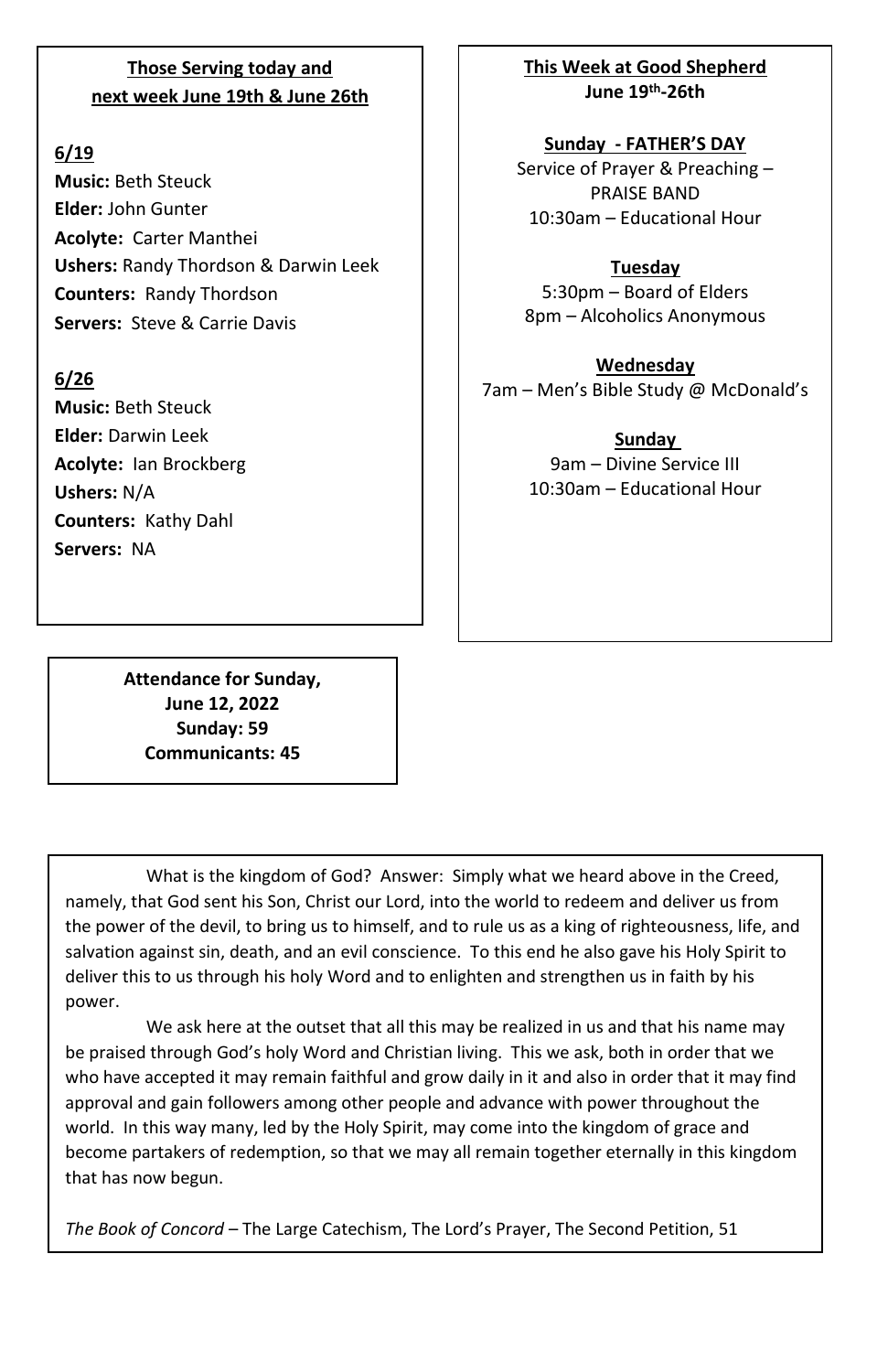#### **The Congregation at Prayer**

**How to use this bulletin for daily prayer all week long.**

*Reading God's Word and offering up our prayers to God should be part of our daily routine. Below is an outline for a simple daily devotion. Also included is a portion of the Small Catechism for the week and the prayers of our parish.*

#### Invocation: **In the name of the Father, and of the Son, and of the Holy Spirit. Amen.** Introit: **Bulletin Insert**

Learn by Heart Bible Verses: **Proverbs 1:10; 1 Peter 2:24** Catechism: **Table of Duties: To Husbands**

#### Daily Readings:

Sunday: **Prov. 4:1-27; John 12:1-19** Monday: **Prov. 5:1-23; Prov. 6:1-7:27; John 12:20-36a** Tuesday: **Prov. 8:1-21; John 12:36b-50** Wednesday: **Prov. 8:22-36; John 13:1-20** Thursday: **Prov. 9:1-18; John 13:21-38** Friday: **Prov. 10:1-23; Prov. 11:1-12:28; John 14:1-17** Saturday: **Prov. 13:1-25; John 14:18-31**

Readings for next Sunday: **Proverbs 9:1-10: Ephesians 2:13-22 or 1 John 3:13-18; Luke 14:15-24** 

IN OUR PRAYERS THIS WEEK:

- **Birthdays:** Jason Manthei 6/23; Halen Christensen 6/24
- **Anniversaries:** Jeff & Dana Davis 6/19
- **Sickness/Illness/Recovery:** Ben Nelson; Rev. Carl Berner; Anita Johnson, sister of Kathy Brockberg; Marge Meffert, sister-in-law of Mary Meffert; Carol Nienkirk; Joanne Christoffer; Diane, Aunt of Lisa Haen; Jon Gullickson; Lorraine Gullickson; David Sturrock; Floyd Brecheisen, brother of Gay Brockberg; Shirlene Schwab; Ruth Timm; Jon Gerken; Jean Peirce; Esther Schrunk; Karen Geske; Hester, sister of David Sturrock; Tobias Haugen, grandson of Mavis Ochsendorf; Del Determan, friend of the Pratts; Larry Pratt; Joshua Grau, godson of Mary Meffert; Bonnie, mother of Lisa Haen
- **The family of:** Dale Radel, father of Dale Radel
- **With child:** Sarah Bartz

#### HYMN OF THE MONTH: **"Triune God Be Thou Our Stay" LSB #505**

COLLECT **(Bulletin Insert)**

NICENE CREED

LORD'S PRAYER

BLESSING: **The almighty and most merciful God, Father, Son, and Holy Spirit, bless and preserve us. Amen.**